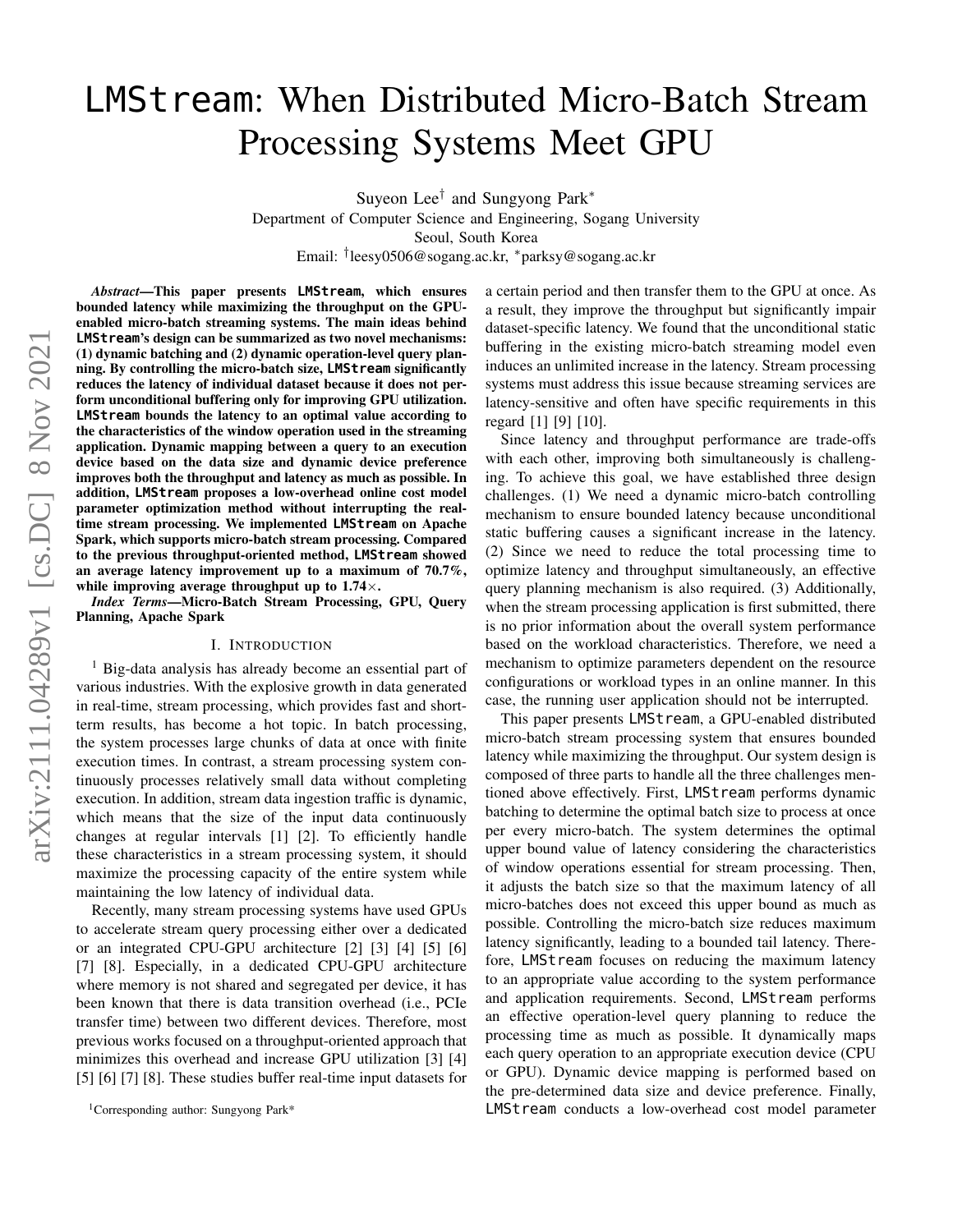optimization in an online manner without interrupting realtime stream processing.

We implemented LMStream using Apache Spark [\[11\]](#page-9-10) [\[12\]](#page-9-11), one of the widely used distributed micro-batch stream processing systems. We integrated the cost models and algorithms proposed for LMStream into the original Spark and Spark-Rapids libraries [\[13\]](#page-10-0). To demonstrate the efficiency of LMStream, we conducted experiments under various realworld workloads using different data ingestion traffics. Compared to the previous throughput-oriented method, LMStream showed an average latency improvement up to a maximum of 70.7%, while improving average throughput up to  $1.74 \times$ .

To summarize, this paper makes the following specific contributions.

- LMStream proposes a dynamic batching mechanism to ensure bounded maximum latency in the micro-batch streaming systems.
- LMStream presents an effective operation-level query planning to improve both throughput and latency by utilizing each operation's dynamic device preference.
- LMStream performs system parameter optimization online without interrupting real-time streaming applications.
- We implement a working system on Apache Spark and demonstrate its effectiveness through various real-world stream processing benchmarks.

## II. BACKGROUND AND MOTIVATION

In this section, we first present the overview of distributed micro-batch stream processing system. Then, we explain how previous works utilize GPUs in the micro-batch model and discuss the limitations of those works. Lastly, we report several observations to motivate the main ideas of LMStream's design.

#### *A. Distributed Micro-batch Stream Processing Systems*

The stream processing system ingests indefinitely generated data in real-time from the input stream and sends the computing result directly to the output stream. The input stream data may consist of various datasets with one or more files or row records. When new data are received, the system immediately performs simple inline analysis (e.g., moving average) and returns the necessary results to the user in a short time. Therefore, the stream processing mainly consists of a combination of several query operations.

The stream processing systems follow either of the two execution models: event-driven model and micro-batch model. In the event-driven model, system pipelines query operations throughout the processing phase. The arriving data can be computed directly along the pipeline and thus each dataset has low latency. The execution unit is an individual dataset and this model achieves parallelism through pipelined computing. In the micro-batch model, the focus is on the throughput, and not the latency. Therefore, when the new data arrive, they first enter the buffering phase and waits for the data to be collected for a certain period. When a trigger occurs, the collection of the dataset is transferred to the processing phase. The execution unit in the micro-batch model is a single microbatch, which is a collection of several datasets. The system first partitions the micro-batch and distribute partitioned data to CPU cores to execute the same query operations set on different data. Generally, the number of data partitions is the same as the number of CPU cores used per application. The micro-batch model is superior in terms of throughput, however, the latency of the individual datasets is significantly compromised.

The micro-batch model sets the query execution plan in advance before performing actual query processing. After the compiler analyzes the query and composes the operation directed-assigned-graph (DAG), the system determines an appropriate execution function per each operation. The method of how GPUs are utilized in the micro-batch streaming systems is simple. That is, the system just needs to specify that each operation uses the GPU-aware execution function. Using GPUs in the micro-batch model enables the entire system to achieve higher throughput. However, it exacerbates the latency problem of the micro-batch model by performing unconditional buffering. We have further described the details in Section [II-C.](#page-1-0)

#### *B. Previous Works*

Throughput-oriented Approach. Previous studies using GPUs in the stream processing systems have commonly focused on the throughput. They postponed the query execution by buffering datasets to fully utilize the GPUs [\[6\]](#page-9-5) [\[7\]](#page-9-6) [\[8\]](#page-9-7). Unconditional buffering causes the prolonged latency of individual datasets, which is fatal in streaming environments [\[9\]](#page-9-8) [\[10\]](#page-9-9). Another feature found in the throughput-oriented approaches is that systems offload query operations to the GPU as much as possible [\[3\]](#page-9-2) [\[4\]](#page-9-3) [\[5\]](#page-9-4) [\[6\]](#page-9-5) to avoid data transition overhead caused by the data movement between different devices. However, it is well-known that distinct device preferences exist for each operation in the queries [\[2\]](#page-9-1) [\[14\]](#page-10-1). Exploiting only a single device ignores those device preferences, thus failing to optimize the performance further.

Approach Using Static Device Preference. Recently, FineStream [\[2\]](#page-9-1) suggested an operation-level query planning over an integrated CPU-GPU architecture. However, applying the proposed idea to a dedicated architecture with inherent data transition overhead is hard. In addition, FineStream did not consider device preference that varies depending on the size of the data processed by the operation. Systems must reflect dynamic device preferences to optimize performance in streaming environments where the input data traffic fluctuates over time [\[1\]](#page-9-0) [\[2\]](#page-9-1).

## <span id="page-1-0"></span>*C. Motivations*

Faulty Pattern of Buffering: Endlessly Increasing Latency. Although the micro-batch model focuses on the throughput optimization, the essence of streaming is real-time processing; it needs to satisfy the minimum requirement for latency. However, in the case of unconditional buffering, the latency of each dataset exhibits an unlimited increase. To demonstrate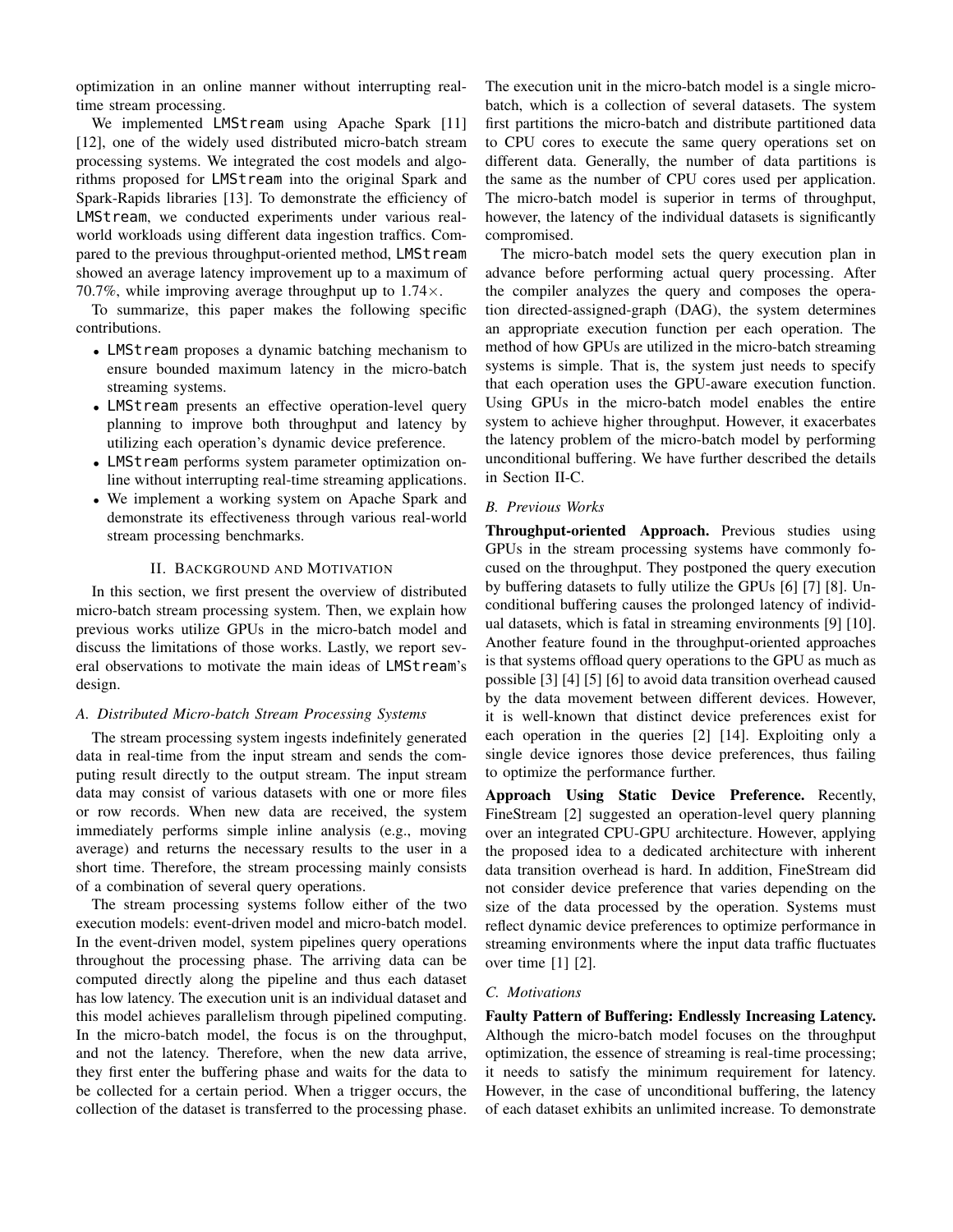<span id="page-2-0"></span>

Fig. 1: Maximum of the latency values of each dataset per micro-batch, and the number of datasets per micro-batch.

<span id="page-2-1"></span>

Fig. 2: PCIe overhead ratios for different batch data sizes and query operation types.

this with a real-world application, we selected a single query of the Linear Road stream benchmark [\[15\]](#page-10-2) and ran it on the Apache Spark cluster that supports a micro-batch streaming model. We used constant data ingestion traffic, which indicates that the same-sized dataset is ingested every second. We have described the experimental setting and workload details in Section [V-A.](#page-7-0)

As shown in Figure [1,](#page-2-0) the maximum of the latency values in each dataset per micro-batch continues to increase as the micro-batch processing progresses. This phenomenon occurs because buffering takes place without considering the size of the data to be processed in a micro-batch. If the data size of the micro-batch exceeds the processing capacity, the time required for the processing phase increases, and the trigger interval becomes longer; correspondingly, the buffering phase time increases that much. In this case, since the amount of data to be processed in the subsequent micro-batch increases, the processing time also increases. Figure [1](#page-2-0) shows that, similar to the increase in the latency, the number of datasets processed per micro-batch gradually increases. While this vicious cycle continues, the latency of individual datasets continues to increase. This also happens when using a GPU. Although utilizing a GPU can reduce the time in the processing phase, it cannot alleviate the increasing latency because, generally, a longer buffering time is required to fully utilize the GPU. Therefore, the latency value of each dataset should be bound in the micro-batch model by adjusting the size of the data processed in a single micro-batch.

Low PCIe Overhead for Small Data. FineStream [\[2\]](#page-9-1) advocated for an integrated CPU-GPU architecture because it can ignore the data transition overhead between different devices. However, we observed that the overhead is marginal if the data size is small.

Figure [2](#page-2-1) shows the ratio of time required for the PCIe transmission to the total execution time, which is the leading factor of the data transition overhead. We used a synthetic selectproject-join query for the following scenarios: (1) mapping all operations to the GPU, (2) mapping only a particular operation (i.e., filter or project) to the CPU and performing the rest on the GPU. We measured the PCIe transfer time using a GPU profiler called NVIDIA Nsight Systems. The graph shows that the PCIe overhead is minimal (i.e., less than 1%) when processing small data, regardless of the query operation types. This result is noteworthy because it suggests that no force buffering of small streaming data is required to overcome the disadvantage of a dedicated CPU-GPU architecture. However, the overhead becomes significant once it starts processing data above a specific size. Therefore, the data transition overhead must be handled differently according to the data size to be processed.

#### III. DESIGN

## *A. Overview of* LMStream

A micro-batch execution in stream processing system consists of two phases: buffering phase and processing phase. The buffering phase waits for new data for a constant period. When the trigger occurs, the ingested data forms a single microbatch, and the system moves the micro-batch to the processing phase to perform query executions. The execution unit is not a single dataset but a single micro-batch that contains a certain number of datasets. The trigger is a time value provided by the user, which indicates the interval of processing phase. The system idles actual query execution for the trigger time and composes a micro-batch, regardless of how early the previous execution ends.

In LMStream, we deprecate the trigger concept since its static buffering phase time deteriorates the overall system performance as shown in Section [II-C.](#page-1-0) Therefore, LMStream works quite differently from the original microbatch model. Figure [3](#page-3-0) shows the overall system architecture of LMStream. The system consists of three core parts. First, we designed a micro-batch admission controller called ConstructMicroBatch  $(1)$  to bound the latency to the optimal value. Second, we designed an operation-level query planner called MapDevice  $(2)$  to perform with the optimal processing phase time. Lastly, LMStream optimizes several cost model parameters online, considering different system configurations and workload types (3).

1 Instead of using the trigger concept, LMSt ream runs the ConstructMicroBatch module such that the system can determine a suitable size of a micro-batch. The module uses cost models considering streaming window requirements set by users in the application. By adopting LMStream's microbatch controlling mechanism, the system can dynamically adjust the buffering phase time and the micro-batch size. If the ConstructMicroBatch module admits the microbatch, the system passes the micro-batch to a MapDevice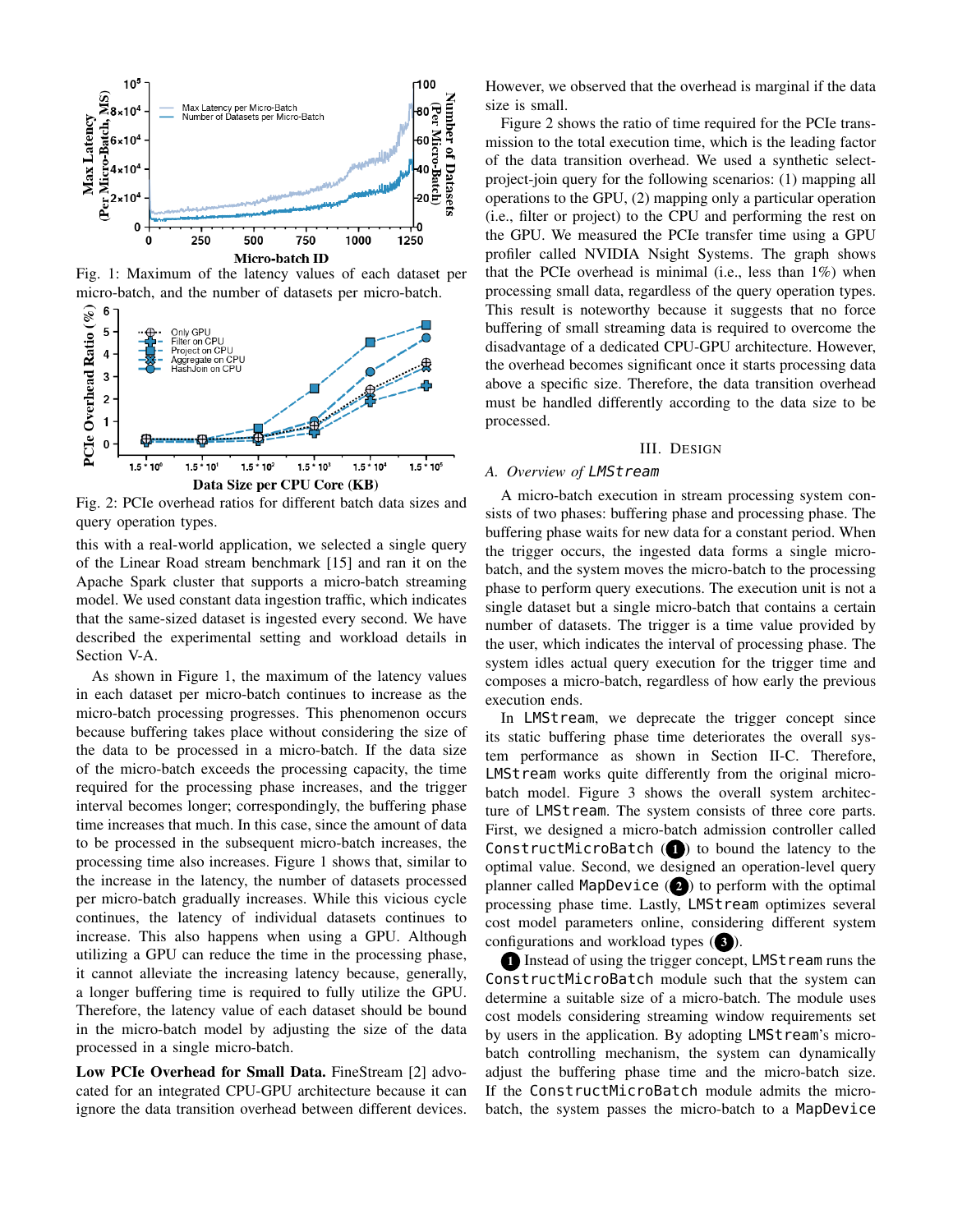<span id="page-3-0"></span>

Fig. 3: System overview of LMStream.

TABLE I: Parameters used in cost models. All parameters are visible through the entire LMStream system.

<span id="page-3-1"></span>

| Type              | <b>Notation</b>           | <b>Description</b>                                                                                                     |  |  |  |  |
|-------------------|---------------------------|------------------------------------------------------------------------------------------------------------------------|--|--|--|--|
| Specified by User | SlideTime                 | Time value of window slide of a sliding window specified per query in user application.                                |  |  |  |  |
|                   |                           | If the value is 0, it means the application uses a tumbling window.                                                    |  |  |  |  |
|                   | NumCores                  | A total number of CPU cores to process user application.                                                               |  |  |  |  |
|                   |                           | Usually, this value is as same as the number of data partitions.                                                       |  |  |  |  |
|                   | $NumDS_i$                 | Total number of individual dataset in micro-batch i.                                                                   |  |  |  |  |
|                   | $\overline{Part}_{(i,j)}$ | Size of $i^{\text{th}}$ data partition in micro-batch i.                                                               |  |  |  |  |
|                   | $\overline{Buf}f_{(i,j)}$ | Time consumed in buffering phase for $jth$ data partition in micro-batch i.                                            |  |  |  |  |
|                   | $Proc_i$                  | Time consumed in processing phase in micro-batch i. (All dataset in a single micro-batch has the same value.)          |  |  |  |  |
|                   | $InfPT_i$                 | The value of inflection point used in micro-batch $i$ execution.                                                       |  |  |  |  |
|                   |                           | This value may vary for every micro-batch since it is optimized as stream processing continues.                        |  |  |  |  |
|                   | $AvgThPut_i$              | Average throughput throughout entire streaming query obtained after execution of micro-batch i.                        |  |  |  |  |
| Defined in System | $MaxLat_i$                | Max value among the latency of each dataset within micro-batch $i$ .                                                   |  |  |  |  |
|                   | $EstMaxLat_i$             | Estimated max value among the latency of each dataset within micro-batch i (Estimation of $MaxLat_i$ ).                |  |  |  |  |
|                   | $CPU_{(i,j,o)}$           | CPU execution cost of operation o to run $jth$ data partition in micro-batch i.                                        |  |  |  |  |
|                   |                           | When the operation prefers the CPU, its value is lower than corresponding GPU execution cost (i.e., $GPU(i, j, o)$ ).  |  |  |  |  |
|                   | $GPU_{(i,j,o)}$           | GPU execution cost of operation $\sigma$ to run $jth$ data partition in micro-batch i.                                 |  |  |  |  |
|                   |                           | When the operation prefers the GPU, its value is lower than corresponding CPU execution cost (i.e., $CPU_{(i,j,o)}$ ). |  |  |  |  |
|                   | $Trans_{(i,j,o)}$         | Data transition cost of operation $\sigma$ to run $jth$ data partition in micro-batch i.                               |  |  |  |  |
|                   |                           | This value exists when the current operation o runs on a different device than the previous operation $o-1$ .          |  |  |  |  |

module to determine the operation-level query execution plans. On the other hand, if the ConstructMicroBatch module cancels the micro-batch, the involved datasets step back and wait for a re-request to the ConstructMicroBatch module. In our implementation, whenever there is no valid microbatch, the ConstructMicroBatch module is called every ten milliseconds to poll data from the input data traffic and request new micro-batch admission.

2 In the following query planning process, LMStream runs a MapDevice module that creates an operation-level CPU-GPU execution plan. Device selection reflects the device preferences of each operation. These device preferences depend on the micro-batch data size. Since the data size of a single micro-batch varies among the fluctuating input data traffics, the device mapping results can be different for every micro-batch execution.

3 Initially, LMStream initializes the parameters used in cost models with the static values based on the preexperimental results. As the stream processing continues, LMStream optimizes the parameter values using two types of information: performance history information and target performance information. The parameter optimization process is an asynchronous background process separate from the main micro-batch execution flow. This design can minimize the overhead imposed on the overall streaming system.

#### *B. Problem Definition*

The parameters used for the cost models and algorithms are summarized in Table [I.](#page-3-1) Unlike previous throughput-oriented methods, the whole system goal of LMStream is to maximize the average throughput while keeping the latency bound to an appropriate value. Thus, our goal can be represented as below in Equation [1,](#page-3-2) [2,](#page-3-3) and [3.](#page-3-4)

$$
\max_{i} \quad AvgThPut_{i} \tag{1}
$$

$$
s.t. \quad MaxLat_i < SlideTime \qquad (SlideTime > 0)
$$

$$
MaxLat_i \le \frac{\sum_{k=0}^{i-1} MaxLat_k}{i-1} \quad (SlideTime = 0)
$$
\n(3)

<span id="page-3-4"></span><span id="page-3-3"></span><span id="page-3-2"></span>(2)

To achieve this goal, LMStream updates  $AvgThPut_i$  and  $MaxLat<sub>i</sub>$  after every execution of micro-batch i. Each metrics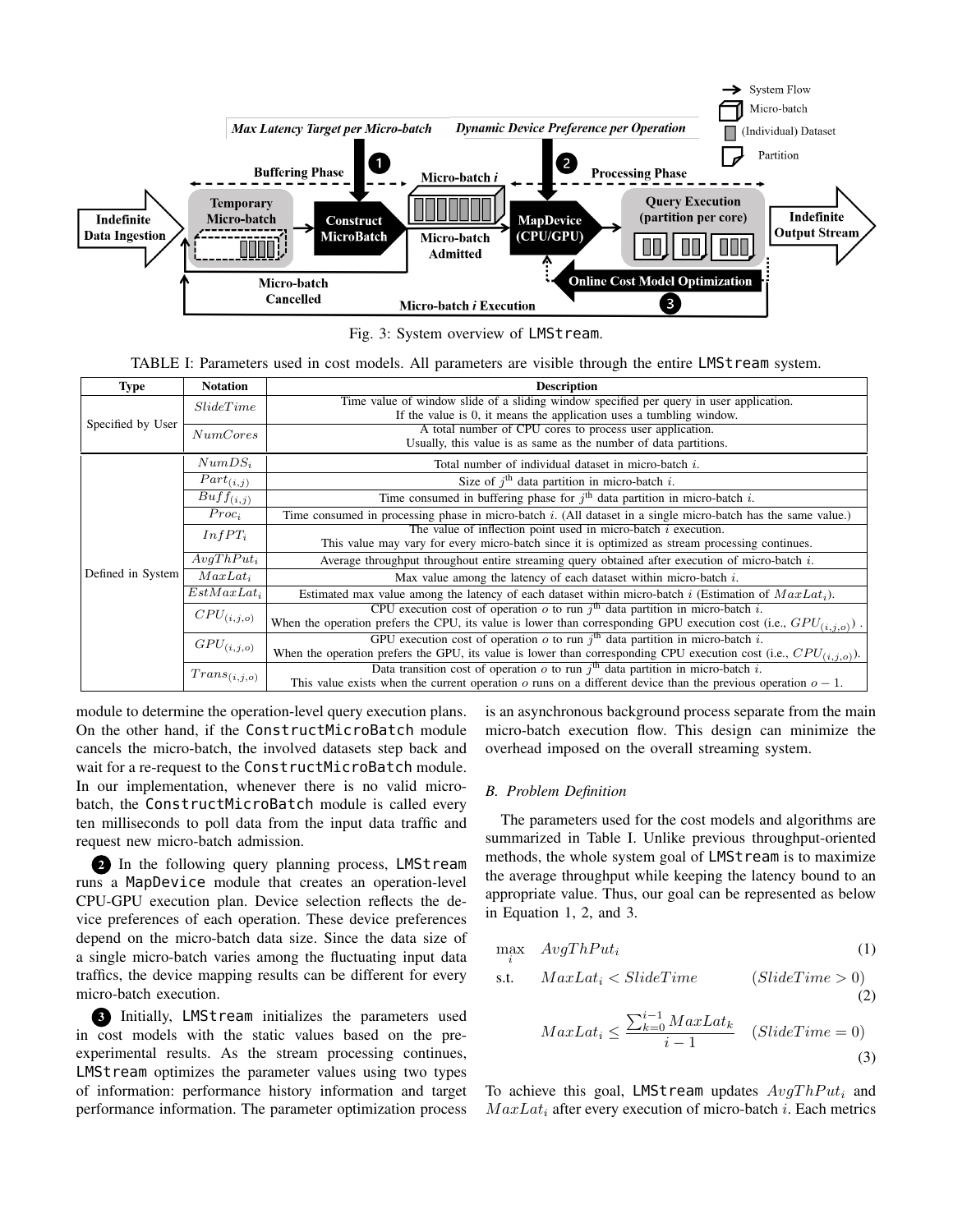can be defined as Equation [4](#page-4-0) and Equation [5](#page-4-1) in a distributed micro-batch stream processing model.

<span id="page-4-0"></span>
$$
AvgThPut_i = \frac{\sum_{k=0}^{i} \sum_{j=0}^{NumCores} Part_{(k,j)}}{\sum_{k=0}^{i} Proc_k}
$$
 (4)

<span id="page-4-1"></span>
$$
MaxLat_i = \max_{j \in NumDS_i} (Buff_{(i,j)}) + Proc_i \tag{5}
$$

The throughput and the latency are in a trade-off relationship. To maximize the throughput, system should maximize the data size of a single micro-batch (i.e.,  $Part_{(i,j)}$  in Equation [4\)](#page-4-0). However, this leads to longer buffering phase time (i.e.,  $Butff_{(i,j)}$  in Equation [5\)](#page-4-1) and increases the latency. To optimize the two factors simultaneously, the overall mechanism of LMStream progresses two steps. (1) It determines the optimal data size of a single micro-batch by being aware of window types (referring to  $S$ lide $Time$ ). (2) It maps each query operation to an appropriate device (CPU or GPU) based on the micro-batch data size so that system can perform with minimum processing time. Module ConstructMicroBatch is for step (1), and module MapDevices is for step (2).

## <span id="page-4-3"></span>*C. Construct Micro-batch*

This section describes the cost models and algorithm in ConstructMicroBatch module to determine the optimal size of micro-batch per execution. The algorithm detail is shown in **Algorithm 1**. By default, ConstructMicroBatch polls unprocessed input datasets every ten milliseconds. If the new data has not arrived, the module returns an empty micro-batch immediately to the main progress to continue polling. If the new data exists, they  $(newFiles)$  are sorted by creation time and compose a temporary microbatch  $tmpMicroBatch)$ . Temporary micro-batches include any pending data from previously canceled micro-batches  $(bufferedFiles)$ . Temporary micro-batch is yet invalid, and ConstructMicroBatch starts deciding whether to validate it. If it judges that the system needs to process the corresponding data immediately, it admits the temporary micro-batch and passes it to the processing phase. Otherwise, it cancels the temporary micro-batch and continues polling to collect more data. In this case, a buffering phase time keeps increasing.

Window slide time as deadline. In this paper, we set the optimal upper bound of maximum latency as the slide time of the window ( $slideTime$ ). If the slide time is greater than 0, it means that the streaming application performs a sliding window operation. In this case, if the data amount per microbatch is not adjusted properly, its size will gradually increase, and latency might be greatly impaired. Figure [4](#page-4-2) shows the scenario through a simple example. Suppose that a single dataset is continuously coming in per second, and the slide time of the window is 3 seconds. Figure [4\(](#page-4-2)a) is an default micro-batch model with a 5-second trigger. In this case, since the number of the performed dataset according to the slide time is smaller than the amount of data added in a new micro-batch, the data to be processed per micro-batch gradually increases as streaming progresses. As the data increases, the time required Algorithm 1: Control admission of micro-batch to determine optimal data size per execution.

|                         | <b>Result: (<boolean></boolean></b> Admission request result,    |  |  |  |  |  |
|-------------------------|------------------------------------------------------------------|--|--|--|--|--|
|                         | <micro-batch> Admitted micro-batch,</micro-batch>                |  |  |  |  |  |
|                         | <micro-batch> Canceled micro-batch)</micro-batch>                |  |  |  |  |  |
|                         | 1 Def ConstructMicroBatch():                                     |  |  |  |  |  |
| $\mathbf{2}$            | <b>if</b> there is no new data <b>then</b>                       |  |  |  |  |  |
|                         | // do polling                                                    |  |  |  |  |  |
| 3                       | return (False, $\varnothing$ , $\varnothing$ )                   |  |  |  |  |  |
| $\overline{\mathbf{4}}$ | Get all new data in the source path as newFiles                  |  |  |  |  |  |
| 5                       | Sort <i>newFiles</i> by creation time                            |  |  |  |  |  |
| 6                       | Load buffered Files                                              |  |  |  |  |  |
| 7                       | $tmpMicroBatch = bufferedFiles \cup newFiles$                    |  |  |  |  |  |
| 8                       | <b>if</b> $S$ <i>lideTime</i> > 0 <b>then</b> // Sliding Window  |  |  |  |  |  |
| 9                       | <b>if</b> $EstMaxLat_i \geq SlideTime$ then                      |  |  |  |  |  |
|                         | // process immediately                                           |  |  |  |  |  |
| 10                      | $bufferedFiles = \varnothing$                                    |  |  |  |  |  |
| 11                      | <b>return</b> (True, $tmpMicroBatch, \varnothing)$               |  |  |  |  |  |
| 12                      | else if $SlideTime = 0$ then // Tumbling Window                  |  |  |  |  |  |
| 13                      | if $EstMaxLat_i \geq \frac{\sum_{k=0}^{i-1} MaxLat_k}{i-1}$ then |  |  |  |  |  |
|                         | // process immediately                                           |  |  |  |  |  |
| 14                      | $bufferedFiles = \varnothing$                                    |  |  |  |  |  |
| 15                      | <b>return</b> (True, $tmpMicroBatch, \varnothing)$               |  |  |  |  |  |
|                         | // do buffering                                                  |  |  |  |  |  |
| 16                      | $bufferedFiles = tmpMicroBatch$                                  |  |  |  |  |  |
| 17                      | <b>return</b> (False, $\varnothing$ , <i>tmpMicroBatch</i> )     |  |  |  |  |  |

<span id="page-4-2"></span>

(a) Default micro-batch model with 5 second of trigger (b) LMStream with bounded latency

Fig. 4: Example scenario to demonstrate the need that the maximum latency of a micro-batch should be bound to the slide time of the window. [\*] is for presenting a situation where  $additional_i$  occurs. In this figure,  $proc_0$  is 1 second longer than the trigger 5 seconds, then the input traffic has more than five datasets.

for the processing phase  $(Proc<sub>i</sub>)$  also increases, so additional data  $(additional_i$  in Figure [4\)](#page-4-2) might be accumulated during that time, increasing the data to be processed further. As a result, the maximum latency  $(maxLat<sub>i</sub>)$  per micro-batch increases rapidly. Figure [4](#page-4-2) only shows the case where the input data rate is constant, but when the input data traffic becomes dynamic, this problem can become more severe. On the other hand, if the maximum latency of micro-batch is bound to the slide time of the window regardless of input data traffic, the latency value can be maintained as shown in Figure [4\(](#page-4-2)b). Therefore, LMStream maintains the maximum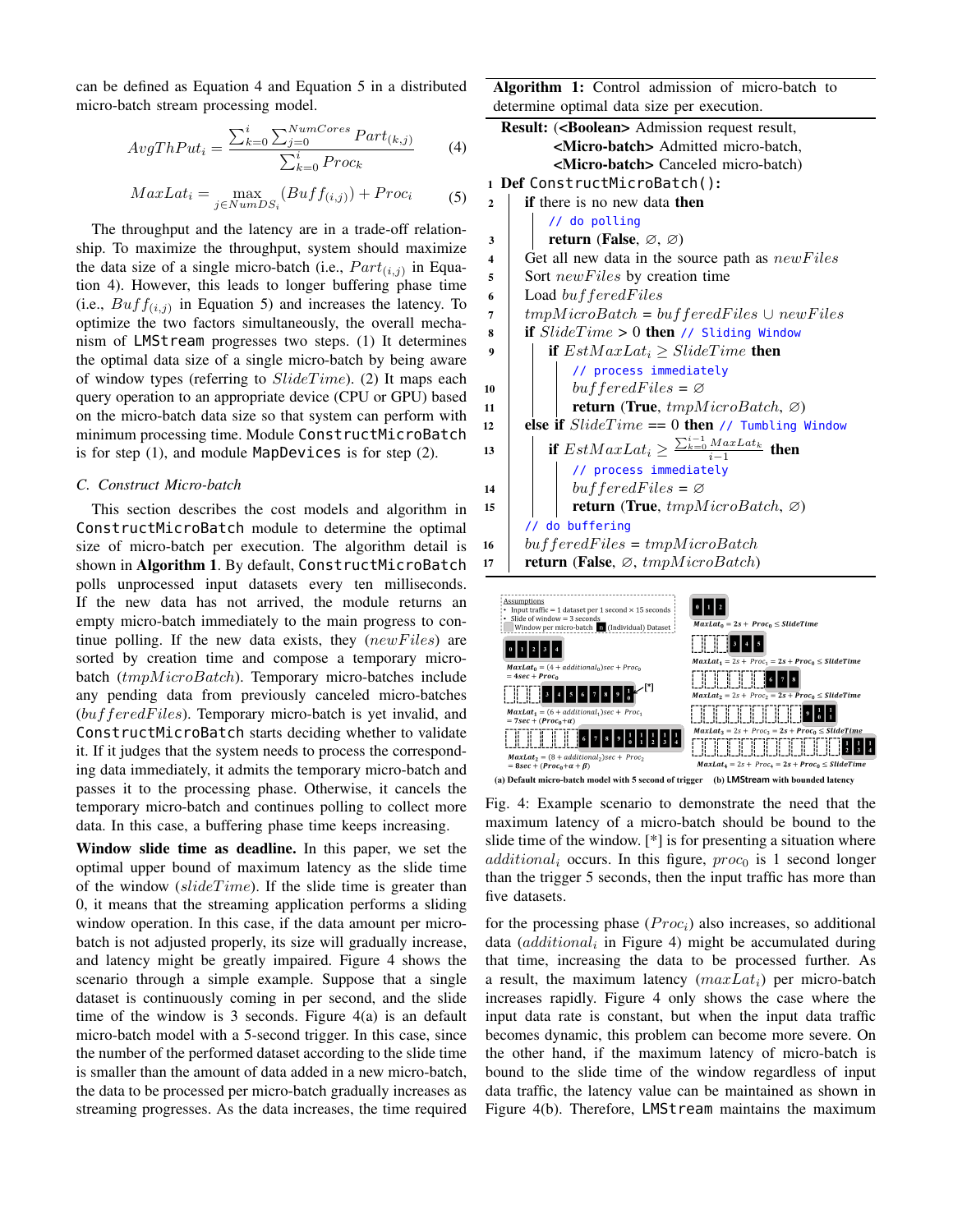latency of each micro-batch to be almost similar but less than the corresponding slide time when the slide time is greater than 0 (Equation [2\)](#page-3-3). If the slide time is 0, it means that the streaming application performs a tumbling window operation. In this case, LMStream maintains the maximum latency of each micro-batch by converging to the average of its past results (Equation [3\)](#page-3-4).

ConstructMicroBatch module estimates the maximum latency of a micro-batch and compares it with the latency value that the system targets to maintain. Then it decides whether to execute the micro-batch immediately or wait a little longer. The cost model to predict the maximum latency of micro-batch is as below Equation [6.](#page-5-0)

<span id="page-5-0"></span>
$$
EstMaxLat_i = \max_{j \in NumDS_i} (Buff_{(i,j)}) + \frac{\sum_{j=0}^{NumDS_i} Part_{(i,j)}}{AvgThPut_{i-1}} \tag{6}
$$

If  $EstMaxLat_i$  is larger or equal to  $slideTime$  or its average value, ConstructMicroBatch admits the temporary microbatch and starts processing phase immediately to satisfy the constraints of Equation [2](#page-3-3) and Equation [3.](#page-3-4) Otherwise, the temporary micro-batch will be canceled, and the module stores the data to be used in the next micro-batch admission judge round.

## <span id="page-5-3"></span>*D. Map Device*

This section describes the cost models and algorithm to map an optimal device (CPU or GPU) dynamically per operation according to the determined micro-batch data size. Before presenting the details of the mechanism, we first show the necessity of dynamic device preference by data size and a key concept named *inflection point*.

Necessity of Dynamic Device Preference. Figure [5](#page-5-1) shows the normalized execution times of a same synthetic query used in Section [II-C](#page-1-0) in case of the following scenarios: (1) mapping all operations to the CPU, (2) mapping all operations to the GPU, (3) mapping only a particular operation (i.e., filter or project) to the CPU and performing all others on the GPU. The normalization was performed based on the execution time of the scenario (1). As shown in the bar graph, some operations prefer the CPU if the batch data size is smaller than a threshold value (i.e., around 15 KB to 150 KB). However, if it exceeds the threshold, all operations start to prefer the GPU. When the data size is too small (i.e., less than 15KB), it is best to use only the CPU. If the data size reaches a specific size (i.e., 150 KB), the performance is better when the CPU and GPU are mixed rather than using any single device. As the data size increases, CPU affinity drops sharply. Thus, it is appropriate to perform all operations on the GPU. Experiments on more diverse operations can be found in our previous work [\[14\]](#page-10-1), which shows that dynamic device preference is essential. In particular, it is more critical in a streaming environment where the input data traffic varies continuously.

Inflection Point. Mapping each operator differently to a CPU or GPU creates a performance branch according to specific data size. What's more noteworthy is that the point where

<span id="page-5-1"></span>

Fig. 5: Normalized execution times for different batch data sizes and query operation types.

<span id="page-5-2"></span>TABLE II: Initial preference [\[14\]](#page-10-1) and base cost of each operation.

| <b>Query Operation</b> | <b>Initial Preference</b> | <b>Base Cost</b> |  |
|------------------------|---------------------------|------------------|--|
| Aggregation (Hash)     | CPU                       | 1.0              |  |
| Filtering              | CPU                       | 1.0              |  |
| Shuffling              | <b>CPU</b>                | 1.0              |  |
| Projection             | Neutral                   | 0.9              |  |
| Join (Hash)            | Neutral                   | 0.9              |  |
| Expand                 | Neutral                   | 0.9              |  |
| Scan (CSV File)        | GPU                       | 0.8              |  |
| Sorting                | GPU                       | 0.8              |  |

data transition overhead begins to surge is as same as the performance branch point. In this paper, the data size that initiates those branch points is called *inflection point*. We use the idea of specifying dynamic device preferences according to input data size contingent on inflection points. LMStream uses its initial value as 150 KB and optimizes gradually during stream processing running. We describe the detail of the online optimization process in Section [III-E.](#page-6-0)

Dynamic Device Preference by Data Size. To reduce processing phase time as much as possible, MapDevice module maps an optimal device (CPU or GPU) per operation according to the determined micro-batch data size. The algorithm detail is shown in Algorithm 2. First, the micro-batch streaming system expresses query operations as DAG according to the execution order and data dependencies. Then, MapDevice maps each operation to the execution function of the optimal device. Initially, all operations are mapped to the GPU. If a specific operation has the execution cost of CPU function smaller than that of GPU function, MapDevice changes the operation's device mapping to the CPU.

Searching sequentially from the child node of DAG, it sets the base cost of each operations ( $baseCost<sub>o</sub>$  in Equation [7](#page-6-1) and Equation [8\)](#page-6-2) and calculate execution cost of each device's function. According to our prior work [\[14\]](#page-10-1) to reveal general device preference per operation, we set base costs as Table [II.](#page-5-2) In the table, initial preference is device preference of each operation when data size is as similar as *inflection point*. When MapDevice applies dynamic device preference according to the data size, the size of data processed per one CPU core is the size of the data partition, not the size of a single micro-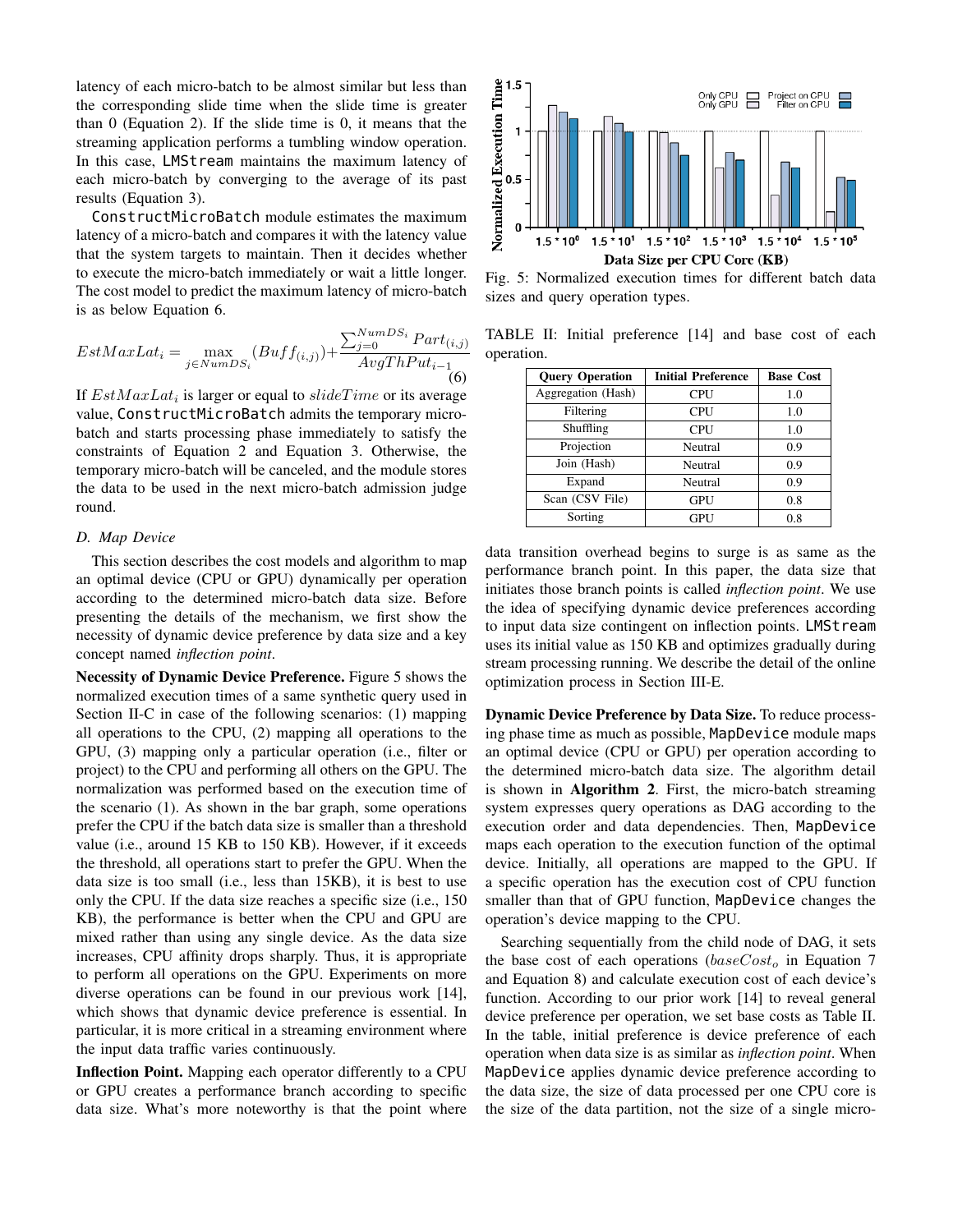| Algorithm 2: Map suitable device per operation. |  |  |  |  |  |  |
|-------------------------------------------------|--|--|--|--|--|--|
|-------------------------------------------------|--|--|--|--|--|--|

| <b>Result: <query plan=""></query></b> Query execution plan with                |  |  |  |  |  |  |
|---------------------------------------------------------------------------------|--|--|--|--|--|--|
| optimal device mappings                                                         |  |  |  |  |  |  |
| 1 Def MapDevice():                                                              |  |  |  |  |  |  |
| Get DAG of query operations as $opDAG$<br>$\mathbf{2}$                          |  |  |  |  |  |  |
| Initially, map every operation in $opDAG$ to the<br>3                           |  |  |  |  |  |  |
| GPU and set as $queryPlan$                                                      |  |  |  |  |  |  |
| <b>foreach</b> $o \in \text{traverse}(queryPlan)$ <b>do</b><br>$\boldsymbol{4}$ |  |  |  |  |  |  |
| Calculate $CPU_{(i,j,o)}$ and $GPU_{(i,j,o)}$<br>5                              |  |  |  |  |  |  |
| <b>if</b> ( $o$ is first operation) or ( $o$ is last operation)<br>6            |  |  |  |  |  |  |
| or $(o - 1)$ is running on the CPU) then                                        |  |  |  |  |  |  |
| $GPU_{(i,j,o)} \Leftrightarrow Trans_{(i,j,o)}$<br>7                            |  |  |  |  |  |  |
| else<br>8                                                                       |  |  |  |  |  |  |
| $CPU_{(i,j,o)} \text{ += } Trans_{(i,j,o)}$<br>9                                |  |  |  |  |  |  |
| if $GPU_{(i,j,o)} > CPU_{(i,j,o)}$ then                                         |  |  |  |  |  |  |
| Map $o$ to run on the CPU                                                       |  |  |  |  |  |  |
| end<br>12                                                                       |  |  |  |  |  |  |
| <b>return</b> query Plan                                                        |  |  |  |  |  |  |
| 10<br>11<br>13                                                                  |  |  |  |  |  |  |

batch. As shown in Figure [3,](#page-3-0) the micro-batch streaming system first partitions a single micro-batch as many as the number of CPU cores. Data partitions are distributed and processed parallelly. Therefore, each device function's execution cost can be expressed as Equation [7](#page-6-1) and Equation [8.](#page-6-2)

<span id="page-6-1"></span>
$$
CPU_{(i,j,o)} = baseCost_o \times (\frac{Part_{(i,j)}}{InfPT_i})
$$
 (7)

<span id="page-6-2"></span>
$$
GPU_{(i,j,o)} = baseCost_o \times (\frac{InfPT_i}{Part_{(i,j)}})
$$
 (8)

If the size of the data partition is bigger than  $InfPT_i$ , the GPU's execution cost will be lower. On the contrary, if the size of the data partition is smaller than  $InfPT_i$ , the CPU's execution cost will be lower. Each operation will eventually select the device with a lower execution cost.

While determining the current operation's device selection, it is crucial to consider the previous operation's device selection. Data transition overhead occurs when a previous operation and a current operation are running on different devices. As mentioned, this overhead begins to surge when the data size becomes bigger than the *inflection point*. Therefore, we define the data transition cost  $(Trans_{(i,j,o)})$  as Equation [9](#page-6-3) with the same mechanism as when determining dynamic device preference.

<span id="page-6-3"></span>
$$
Trans_{(i,j,o)} = baseTransCost \times (\frac{Part_{(i,j)}}{InfPT_i})
$$
 (9)

We set initial baseTransCost as 0.1. If the operation is the leaf or root of the DAG, the system needs to fetch/load data from/to the CPU. Therefore, MapDevice adds  $Trans_{(i,j,o)}$ to  $GPU_{(i,j,o)}$ . Also, if previous operation is mapped to the CPU, it adds  $Trans_{(i,j,o)}$  to  $GPU_{(i,j,o)}$ . Otherwise, it adds  $Trans_{(i,j,o)}$  to  $CPU_{(i,j,o)}$ . Finally, if the value of  $GPU_{(i,j,o)}$ is greater than  $CPU_{(i,j,o)}$ , meaning that the execution cost of GPU is greater than that of the CPU, then MapDevice maps the operation to run on the CPU.

## <span id="page-6-0"></span>*E. Parameter Optimization*

*Inflection point* is initialized with the values derived from the experiments that are dependent on resource configurations or workload types. Since the CPU/GPU device mapping per operation mainly varies based on *inflection point*, LMStream should re-assign an optimal value within its system without blocking streaming applications. To this end, LMStream internally performs regression using the following Equation [10.](#page-6-4)

<span id="page-6-4"></span>
$$
InflectionPoint = \beta_0 + \beta_1 Throughput + \beta_2 Latency
$$
  
(10)

LMStream performs regression at the end of every microbatch execution. Therefore, *inflection point* might be updated every micro-batch ( $InfPT<sub>i</sub>$ ).  $\beta_0$ ,  $\beta_1$ , and  $\beta_2$  are coefficients which are determined every end of micro-batch execution accordingly. We use the simplest yet powerful model with appropriate input data and target values to avoid interrupting real-time streaming applications. Input data are histories of average throughput per micro-batch and maximum datasetspecific latency per micro-batch. For this purpose, LMStream tracks the information of past micro-batches. In addition, LMStream dynamically sets target throughput and target latency according to the current system situation. It sets target throughput as the maximum value among previous data. It sets target latency to the window slide time (following Equation [2\)](#page-3-3), or sets it to the average value among previous data (following Equation [3\)](#page-3-4). These values become test inputs of regression so that the system can infer an optimal inflection point for the subsequent micro-batch execution.

LMStream handles the optimization process asynchronously. After the query execution completion, stream processing needs to run additional tasks such as check-pointing and state flushing. Since the optimization process is performed during this period, and because the results only need to be returned before the next processing phase (as shown in Figure [3\)](#page-3-0), the optimization process rarely blocks real-time streaming applications. Its overhead does not significantly affect the overall performance of the stream processing system. However, assuming that stream processing continues indefinitely, the size of the historical data used for regression training will increase as much as that amount. Further studies can introduce various policies, such as periodic optimization or using only the latest N data for the regression training.

## IV. IMPLEMENTATION

<span id="page-6-5"></span>We have implemented LMStream on Apache Spark [\[11\]](#page-9-10) that supports micro-batch type stream processing. In particular, Spark SQL [\[17\]](#page-10-3), one of the native core modules, supports SQL-based optimized query processing [\[12\]](#page-9-11). Spark creates a single micro-batch of ingested input data for every trigger and creates a query plan. Query planning has two steps: (1) a logical planning step that creates a DAG of query operations, (2) a physical planning step that maps a specific function (algorithm) per operation. If the system uses GPUs, NVIDIA's Spark-Rapids library [\[13\]](#page-10-0) maps the operation with a GPU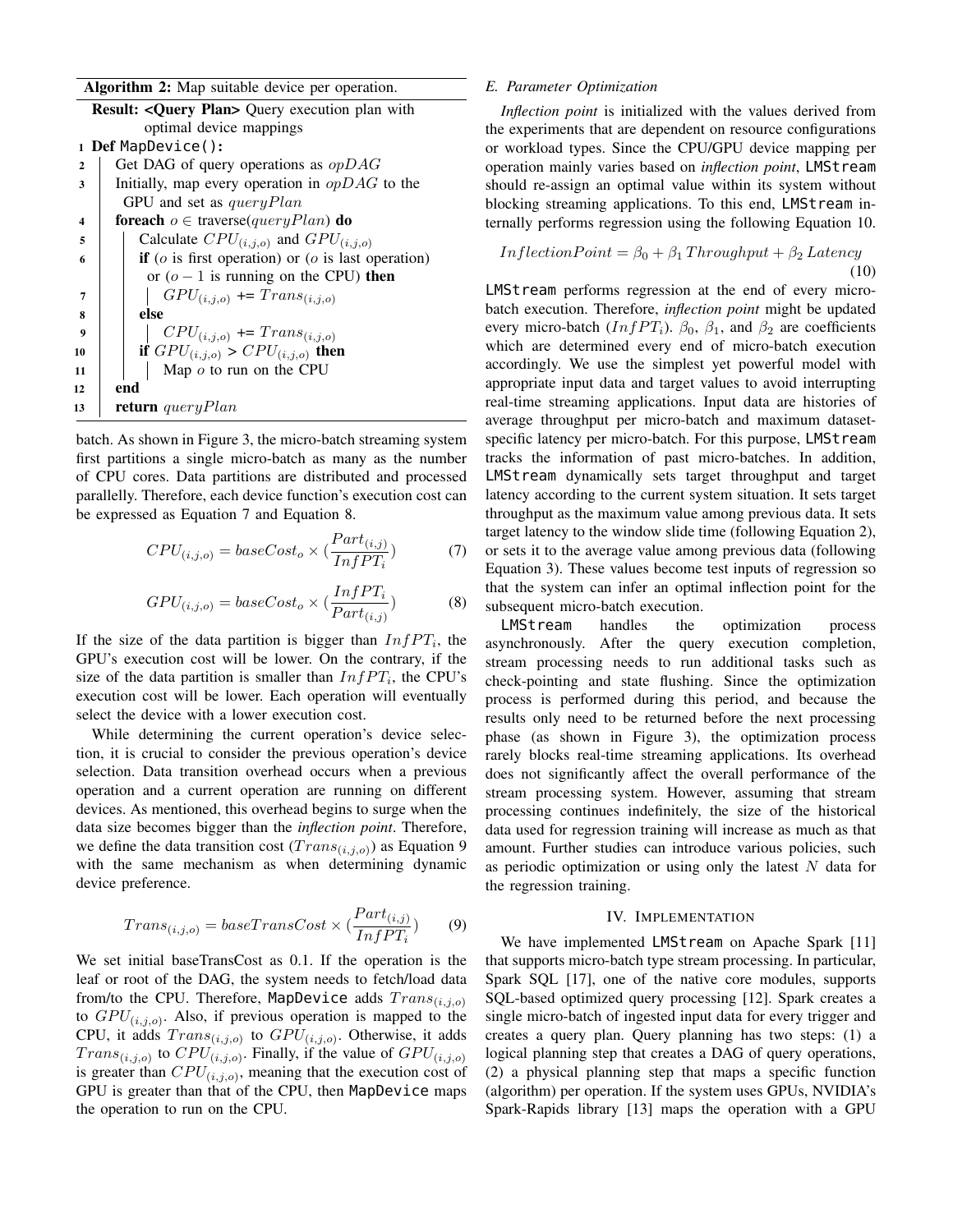TABLE III: Query details of real-world streaming workloads used in our experiments.

<span id="page-7-1"></span>

| <b>Benchmark   Notation</b> |      | Window<br>Type | <b>Ouery Details</b>                                                                                                                                                         |  |  |
|-----------------------------|------|----------------|------------------------------------------------------------------------------------------------------------------------------------------------------------------------------|--|--|
| Linear<br>Road<br>$[15]$    | LR1S | Sliding        | SELECT L.timestamp, L.vehicle, L.speed, L.highway, L.lane, L.direction, L.segment                                                                                            |  |  |
|                             | LR1T | Tumbling       | FROM SegSpeedStr [range 30 (slide 5)] as A, SegSpeedStr as L WHERE (A.vehicle == L.vehicle)                                                                                  |  |  |
|                             | LR2S | Sliding        | SELECT timestamp, highway, direction, segment, AVG(speed) as avgSpeed<br>FROM SegSpeedStr [range 30 slide 10] GROUPBY (highway, direction, segment) HAVING (avgSpeed < 40.0) |  |  |
| Cluster                     | CM1S | Sliding        | SELECT timestamp, category, SUM(cpu) as totalCpu                                                                                                                             |  |  |
| Monitoring<br>[16]          | CM1T | Tumbing        | FROM TaskEvents [range 60 (slide 10)] GROUPBY category ORDERBY SUM(cpu)                                                                                                      |  |  |
|                             | CM2S | Sliding        | SELECT jobId, AVG(cpu) as avgCpu<br>FROM TaskEvents [range 60 slide 5] WHERE (eventType $== 1$ ) GROUPBY jobId                                                               |  |  |

function in the physical planning stage. The Spark-Rapids library has implemented the GPU functions for almost all operations and manages the operation mapping process in connection with Spark. The default configuration designates the trigger as a static time interval (immutable during runtime) and maps possible GPU functions unconditionally to all query operations. That is, the primary mechanism of the original Spark is as same as the previous throughput-oriented method.

To implement LMStream, we first set the trigger value as zero to ignore the trigger concept and implemented the ConstructMicroBatch module into the original Spark. Next, we implemented the MapDevice module in the Spark-Rapids library. Finally, we made the online cost model optimization process triggered in Spark. The simple regression process runs asynchronously by using Scala's *ProcessBuilder* and *Future*. We mainly used Scala to implement overall LMStream and wrote only the regression process in Python. The source codes are available at *https://github.com/suyeon0506/LMStream*.

## V. EVALUATION

## <span id="page-7-0"></span>*A. Experimental Setup*

To show the LMStream's efficiency, we first evaluated the overall performance compared to the Baseline. Then we performed a microanalysis of each of the three core mechanisms used in our design. Baseline is the default Spark with Spark-Rapids using the existing throughput-oriented method as described in Section [IV.](#page-6-5) It has a trigger time of 10 seconds, which value is the same or slightly larger than the window slide size of the workload used in our experiments. We repeated three times for all experiments and used their average value as the final result value.

Configurations. For the experiment, we configured a Spark cluster consisting of one master node and two worker nodes. We placed two executors per worker node. Each executor uses 12 CPU cores, 24 GB host memory, 1 GPU, and 8 GB GPU device memory as resources. The types of CPU and GPU are the Intel Xeon Silver 4210 and the NVIDIA GeForce RTX 2080 Ti, respectively.

Workloads and Stream Traffic Types. The workloads used in the experiments are summarized in Table [III.](#page-7-1) The Linear Road benchmark [\[15\]](#page-10-2) and Cluster Monitoring benchmark [\[16\]](#page-10-4) are real-world streaming benchmarks that perform various query operations, including filter, project, shuffle aggregate, join, etc. By modifying the query used in previous studies [\[2\]](#page-9-1) [\[5\]](#page-9-4), we

varied the window slide size and added frequently used query operations such as sort. We used the following types of input data traffic for our experiments. Both traffic transfers enough data, fully loading the computing capacity of the cluster.

- Constant Traffic: Every second, 1000 data rows are ingested as one dataset. In the case of a linear road workload, the size of one dataset input every second is about 60∼70 KB. In the case of cluster monitoring workload, the size of one dataset input every second is about 150∼200 KB. We used the traffic for fair comparison when evaluating overall performance.
- Random Traffic: In a realistic streaming environment, input data traffic constantly fluctuates. We figured this traffic to show that dynamic batching and query planning of LMStream works practically in a real-world environment. Every second, a random number of data rows are ingested and form a dataset. These random numbers are generated every second, achieving a normal distribution of 1000 as an average point.

## <span id="page-7-2"></span>*B. Overall Performance*

This section compares the primary performance of LMStream with those of Baseline. After running long enough until the performance of LMStream converges to a specific value for each query execution, we measured the average dataset-specific end-to-end latency and the average throughput of each system. For a fair comparison, we used constant traffic.

Figure [6](#page-8-0) shows the average value of end-to-end latencies of all datasets processed while executing each query. End-to-end latency refers to the time taken from the moment the dataset is entered into the system until the micro-batch execution is completed and goes out to the output stream. The result shows that the average latency of LMStream is much lower in almost all queries compared to Baseline. LMStream shows average latency that is reduced by up to 70.7% (i.e., in LR1T) compared to the existing method. In the case of Baseline, unconditional buffering causes latency to be consistently above a certain level. Also, the latency continues to increase due to the overall performance degradation caused by buffering (described in Section [II-C](#page-1-0) and Section [III-C\)](#page-4-3). In contrast, LMStream dynamically adjusts the buffering phase time according to application type and system performance; therefore, it ensures the bounded latency. When the application performs a sliding window operation on LMStream, it bounds the maximum latency of each micro-batch to the window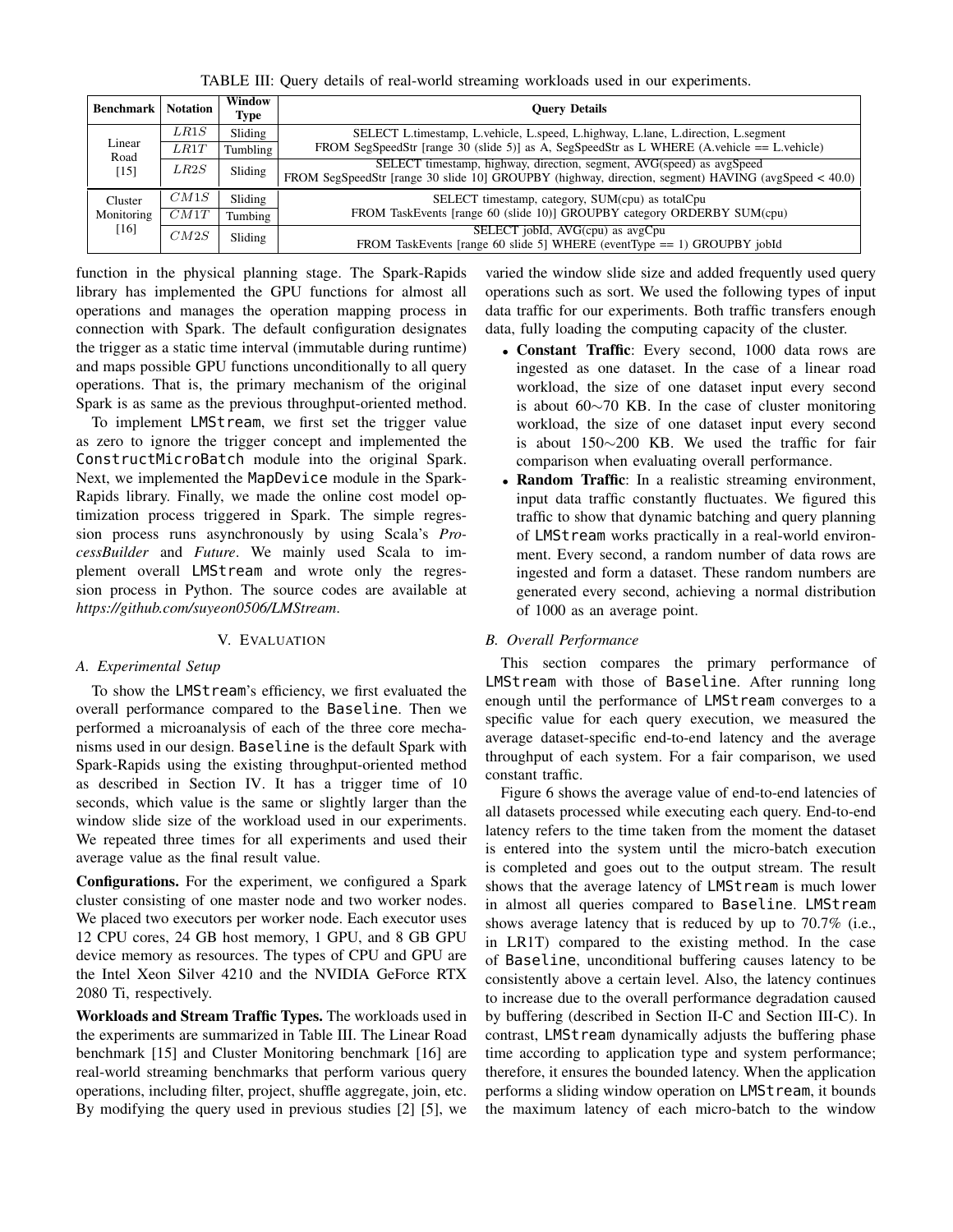<span id="page-8-0"></span>

Fig. 6: Average end-to-end latency of all datasets during entire query execution for each workload.

<span id="page-8-1"></span>

Fig. 7: Average throughput during entire query execution for each workload.

slide time. Therefore, the average latency value is lower than that. The average latency is much lower when the application performs a tumbling window operation because the system maintains its average value as a minimum.

Figure [7](#page-8-1) shows the average throughput per query in the same experiment. LMSt ream reduces latency effectively while showing similar or slightly higher throughput than Baseline that uses the throughput-oriented method. It is because efficient query planning can minimize the processing phase time by using dynamic device mapping considering the data size. However, Baseline degrades overall system performance over time due to unconditional buffering. In conclusion, LMStream improves throughput up to  $1.74\times$  (i.e., LR1S) compared to Baseline.

When using a tumbling window like LR1T and CM1T, the latency value of Baseline may appear similar to the trigger time. The reason is that the amount of computation is relatively small, and the trigger time has a dominant influence on the latency. The results indicate that there is no need to use a throughput-oriented method through buffering because the amount of computation is small in the first place. Looking at LR1T and CM1T of Figure [7,](#page-8-1) it is shown that the throughput of Baseline and LMStream is bound equally to a specific value. Therefore, LMStream, which maintains both the optimal latency and throughput, is much more efficient. When using a sliding window, the system needs to process larger computation; in this case, unconditional buffering leads to unlimited increase in the latency. Consequently, compared to LR1S, LR2S, and CM2S performed on Baseline, both latency and throughput are further improved when LMStream performs the same query. Although CM1S uses a sliding window operation, the amount of computation was smaller than other queries. In addition, the trigger time of Baseline is the same as the slide time. Thus, Baseline operates with a mechanism similar to LMStream and both shows similar performance results.

<span id="page-8-2"></span>

Fig. 8: Timeline during the initial 20-minute run of LR1S: (a) maximum latency per micro-batch, (b) data size per microbatch.

<span id="page-8-3"></span>

Fig. 9: Timeline during the initial 20-minute run of LR1T: (a) maximum latency per micro-batch, (b) data size per microbatch.

## *C. Changes in Maximum Latency and Data Size Over Time*

In this section, we take a closer look at how ConstructMicroBatch works. We selected each workload using the sliding window (LR1S) and the tumbling window (LR1T) and showed the maximum latency per micro-batch over time and the data size processed by the micro-batch. We used random traffic to show more realistic results. We demonstrated the experimental results for the initial 20 minutes run, and then we omitted the afterward results since each system converges in the same pattern.

Figure [8](#page-8-2) shows the result when using the sliding window operation. Looking at Figure [8\(](#page-8-2)b), since the input data traffic is variable, the size of the data processed for each micro-batch continuously varies in both systems. The difference is that in the case of Baseline, the size of data processed per microbatch is much larger because it always performs ten seconds of buffering. For this reason, in Figure [8\(](#page-8-2)a), the maximum latency per micro-batch of Baseline gradually increases. In contrast, LMStream adjusts the buffering phase time in consideration of the window size and system performance. As a result, maximum latency remains optimal.

Figure [9](#page-8-3) shows the result when using the tumbling window operation. Similar to when using a sliding window, LMStream better controls the buffering phase time to keep maximum latency per micro-batch low. As mentioned in Section [V-B,](#page-7-2) in the case of a workload using a tumbling window, the amount of computation is relatively small so that even Baseline might escape an unlimited increase in latency. However, if stream processing runs for a long time, the latency will eventually increase.

#### *D. Effectiveness of Dynamic Device Preference*

This section presents the efficiency of the query plan reflecting dynamic device preference, which is the core mechanism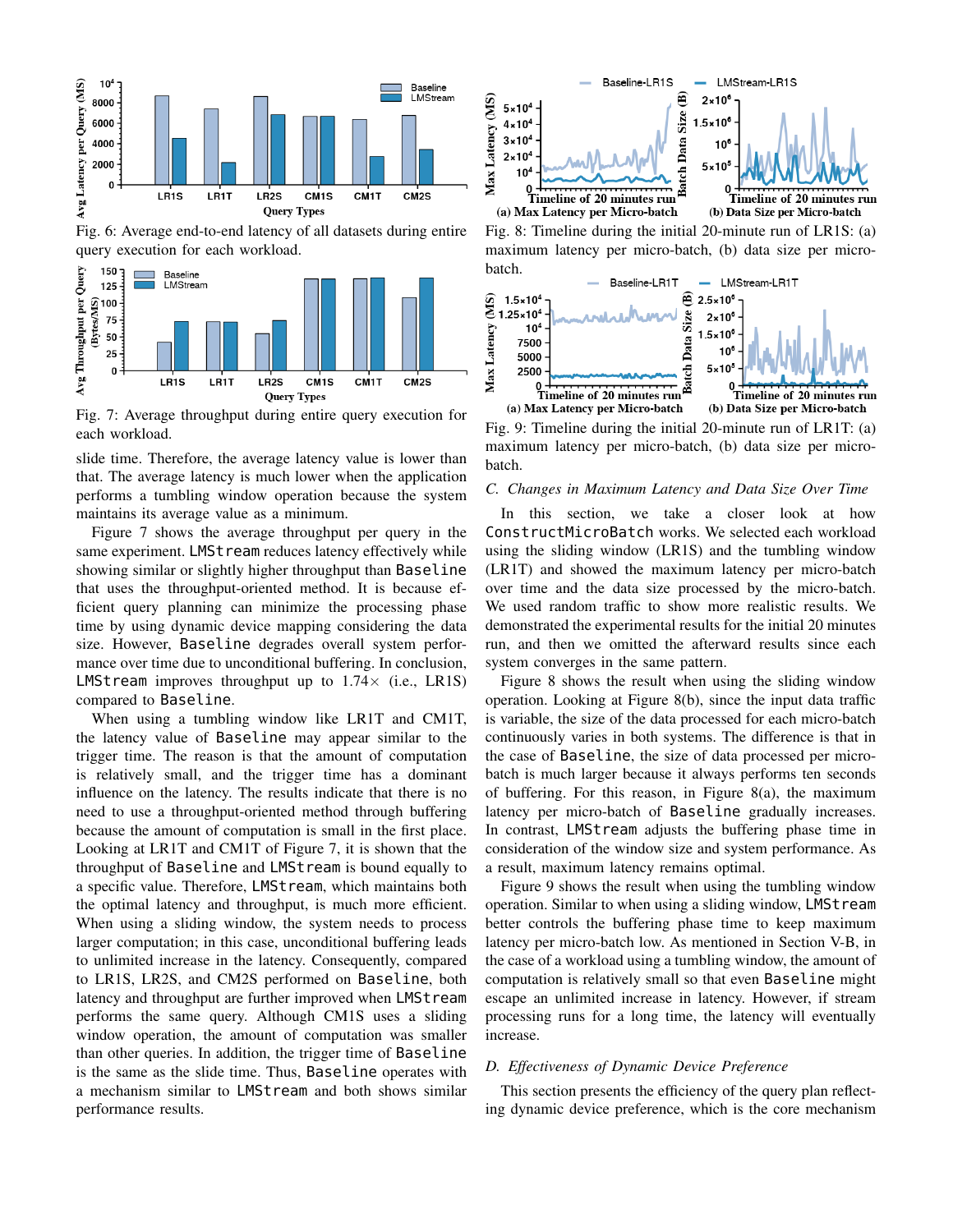<span id="page-9-12"></span>

Fig. 10: Average processing phase time per micro-batch during entire query execution for each workload.

<span id="page-9-13"></span>TABLE IV: Time ratio required to execute each step: The gray rows are additional overheads in LMStream.

| Ratio                        | LR1S   | LR1T  | LR <sub>2</sub> S | <b>CM1S</b> | CM1T   | CM2S   |
|------------------------------|--------|-------|-------------------|-------------|--------|--------|
| <b>Buffering Phase</b>       | 18.555 | 28.12 | 93.274            | 51.279      | 13.13  | 77.123 |
| <b>Construct Micro-batch</b> | 0.036  | 0.457 | 0.334             | 0.697       | 0.54   | 0.43   |
| <b>Map Device</b>            | 0.182  | 0.014 | 0.003             | 0.006       | 0.0264 | 0.007  |
| <b>Processing Phase</b>      | 81.011 | 70.45 | 6.387             | 47.925      | 82.648 | 22.437 |
| <b>Optimization Blocking</b> | 0.216  | 0.96  | 0.001             | 0.093       | 3.655  | 0.003  |

of MapDevice. The method of reflecting device preference statically was suggested in FineStream [\[2\]](#page-9-1), the most recent study on operation-level query planning in stream processing. To implement a similar method, we experimented with statically fixing the device preference according to Table [II](#page-5-2) in the MapDevice module. We used random traffic but set the total amount of data to be the same. We averaged the processing phase time required for each micro-batch.

Figure [10](#page-9-12) exhibits the result. The performance is better when LMStream reflects dynamic device preference in all queries. If the size of the data to be processed at once increases, all operations must select the GPU (described in Section [III-D\)](#page-5-3). Static device preference does not consider this, and several operations are preferentially placed on the CPU as long as there are available resources. This phenomenon is conspicuous in CM1S. As mentioned in Section [V-B,](#page-7-2) CM1S operates in a similar way to Baseline. In other words, because data is buffered and processed in this case, the size of data processed in micro-batch increases; therefore, almost all operations must select the GPU. However, when static device preference is enabled, several operations are still executed on the CPU despite increasing data size. Consequently, when performing dynamic device preference during CM1S, performance is improved by up to 37.86% compared to when static device preference is enabled.

## *E. Overhead Analysis*

Finally, we analyzed the overhead caused by the three core mechanisms of LMStream. Table [IV](#page-9-13) is the ratio of time required for each section measured in the experiment to compare overall performance in Section [V-B.](#page-7-2) Buffering phase time and processing phase time are the times required by default in the micro-batch model, and only the remaining gray-colored rows are additional time spent in LMStream. Overall, the total time ratios occupied by the three mechanisms of LMStream is less than 1% in most workloads. Therefore, the overhead incurred by LMStream is negligible. For the CM1T, LMStream processes it with minor buffering (i.e., the buffering step of the CM1T takes only about 13.13% of the time). The shorter the interval at which MapDevice runs, the more often the application will be blocked if regression results have not yet arrived. Nevertheless, the proportion of the total execution time is insignificant at about 3.6%.

### VI. CONCLUSION

In this paper, we present LMStream that proposes dynamic batching and operation-level query planning for GPU-enabled distributed micro-batch stream processing systems. LMStream adjusts the data size of the micro-batch to an appropriate value by considering the window characteristics of the streaming application. As a result, the maximum latency of every microbatch is bound to the optimal value, effectively reducing the overall latency. In addition, according to the determined microbatch data size, query operations are dynamically mapped to the appropriate CPU or GPU. Through this, LMStream minimizes the time required for query processing, and as a result, it reduces latency while maximizing throughput. All steps generate minimal overhead and do not interrupt real-time streaming applications. Experimental results show that the mechanisms proposed by LMStream are much more efficient than those of existing methods.

#### **REFERENCES**

- <span id="page-9-0"></span>[1] M. HoseinyFarahabady *et al.*, "Q-flink: A qos-aware controller for apache flink," in *2020 20th IEEE/ACM International Symposium on Cluster, Cloud and Internet Computing (CCGRID)*, 2020, pp. 629–638.
- <span id="page-9-1"></span>[2] F. Zhang *et al.*, "Fine-grained multi-query stream processing on integrated architectures," *IEEE Transactions on Parallel and Distributed Systems*, vol. 32, no. 9, pp. 2303–2320, 2021.
- <span id="page-9-2"></span>[3] Y. Yuan *et al.*, "Spark-gpu: An accelerated in-memory data processing engine on clusters," in *2016 IEEE International Conference on Big Data (Big Data)*. IEEE, 2016, pp. 273–283.
- <span id="page-9-3"></span>[4] C. Chen *et al.*, "Gflink: An in-memory computing architecture on heterogeneous cpu-gpu clusters for big data," *IEEE Transactions on Parallel and Distributed Systems*, vol. 29, no. 6, pp. 1275–1288, 2018.
- <span id="page-9-4"></span>[5] A. Koliousis *et al.*, "Saber: Window-based hybrid stream processing for heterogeneous architectures," in *Proceedings of the 2016 International Conference on Management of Data*, 2016, pp. 555–569.
- <span id="page-9-5"></span>[6] Z. Chen *et al.*, "Gpu-accelerated high-throughput online stream data processing," *IEEE Transactions on Big Data*, vol. 4, no. 2, pp. 191– 202, 2016.
- <span id="page-9-6"></span>[7] T. De Matteis *et al.*, "Gasser: An auto-tunable system for general slidingwindow streaming operators on gpus," *IEEE Access*, vol. 7, pp. 48 753– 48 769, 2019.
- <span id="page-9-7"></span>[8] D. B. M Pinnecke and G. Saake, "Toward gpu accelerated data stream processing," *CEUR Workshop Proceedings*, vol. 1366, pp. 78–83, 01 2015.
- <span id="page-9-8"></span>[9] V. Kalavri and J. Liagouris, "In support of workload-aware streaming state management," in *12th USENIX Workshop on Hot Topics in Storage and File Systems (HotStorage 20)*. USENIX Association, Jul. 2020. [Online]. Available: [https://www.usenix.org/conference/hotstorage20/](https://www.usenix.org/conference/hotstorage20/presentation/kalavri) [presentation/kalavri](https://www.usenix.org/conference/hotstorage20/presentation/kalavri)
- <span id="page-9-9"></span>[10] L. Xu *et al.*, "Move fast and meet deadlines: Fine-grained realtime stream processing with cameo," in *18th USENIX Symposium on Networked Systems Design and Implementation (NSDI 21)*. USENIX Association, Apr. 2021, pp. 389–405. [Online]. Available: <https://www.usenix.org/conference/nsdi21/presentation/xu>
- <span id="page-9-10"></span>[11] M. Zaharia et al., "Apache spark: a unified engine for big data processing," *Communications of the ACM*, vol. 59, no. 11, pp. 56–65, 2016.
- <span id="page-9-11"></span>[12] M. Armbrust *et al.*, "Structured streaming: A declarative api for real-time applications in apache spark," in *Proceedings of the 2018 International Conference on Management of Data*, 2018, pp. 601–613.